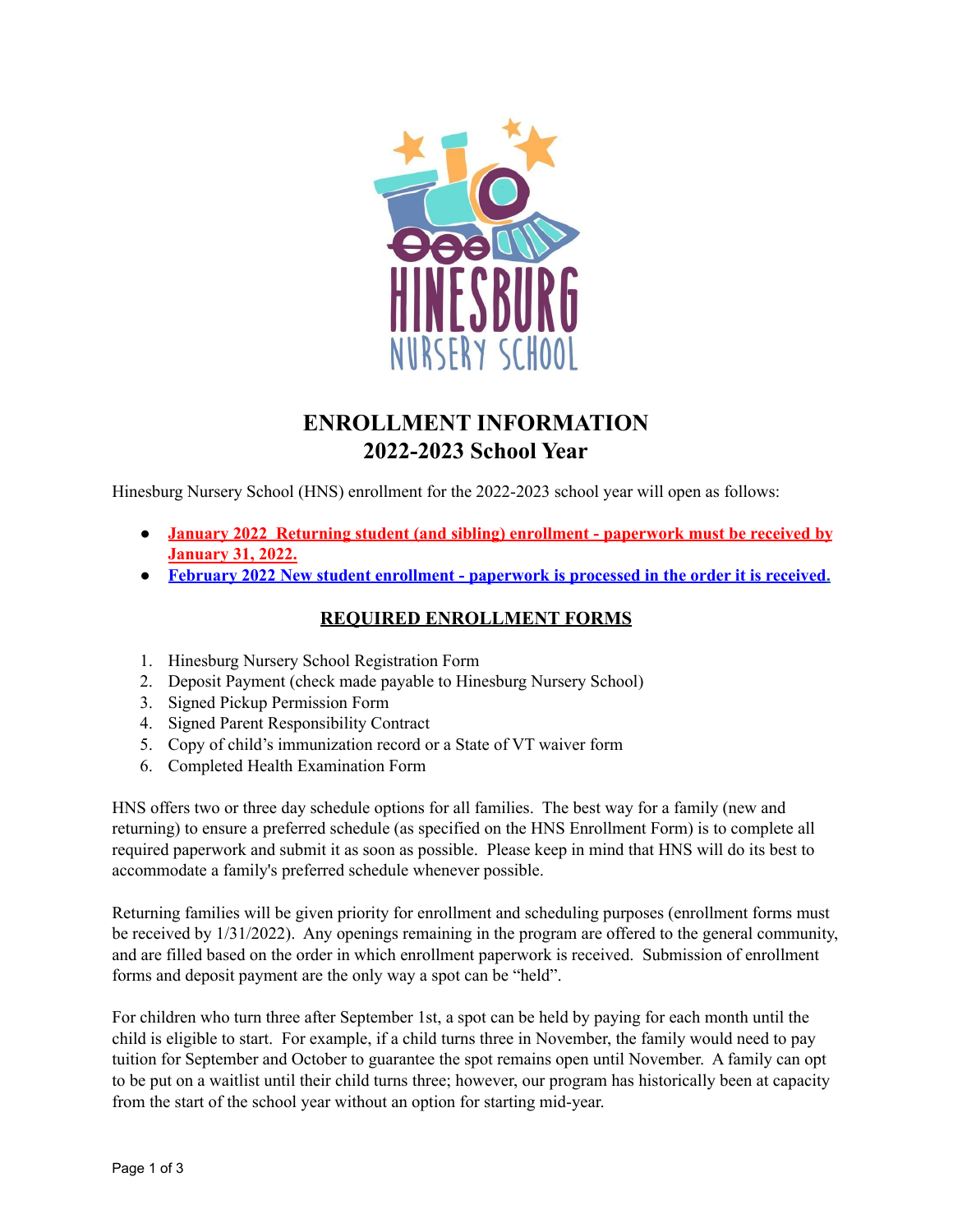#### **EARLY LEARNING PROGRAM FUNDING**

HNS is a qualified Early Learning Partner (ELP) in accordance with ACT 166, which allows for universal access to publicly-funded prekindergarten education. All children living in Vermont, who will turn 3 on or before September 1st, are eligible to receive public funding that will cover 10 hours of their tuition to HNS. However, these students must attend 10 hours a week, or 3 mornings at HNS.

ELP forms will be forwarded once they are made available for the upcoming school year.

| <b>Type of Enrollment</b> | Registration<br>Fee $(RF)$<br>(yearly fee) | <b>Tuition Deposit (TD)</b><br>(toward first month's<br>payment) | <b>Total Deposit</b><br>$TD + RF$<br>(due with registration) |
|---------------------------|--------------------------------------------|------------------------------------------------------------------|--------------------------------------------------------------|
| New Family                | \$125                                      | \$225                                                            | \$350                                                        |
| <b>Returning Family</b>   | \$85                                       | \$225                                                            | \$310                                                        |

## **REGISTRATION AND TUITION FEES**

If your child is three on or before September 1st, monthly tuition will be paid directly to HNS by the State. If your child is not three on or before September 1st, you are responsible for making monthly tuition payments (see rates below) directly to the HNS treasurer by the first of each month.

|             |                     |                | Annual Tuition           | <b>Monthly Tuition -</b> |
|-------------|---------------------|----------------|--------------------------|--------------------------|
|             | <b>Total Annual</b> | <b>Act 166</b> | <b>Payment</b> - with or | without Act 166          |
|             | <b>Tuition</b>      | Payment        | without Act 166          | $(9$ months, Sept-May)   |
| 3 days/week | \$4,106             | \$3,656        | \$450                    | \$405                    |
| 2 days/week | \$2,737             | NA             | \$300                    | \$270                    |

For families with children receiving ELP funding: the tuition portion of your deposit will go towards the first half of your annual tuition payment. An additional payment of \$225 is due on September 1st. The remainder of your tuition is covered through ELP funding.

For families with children not receiving ELP funding: the tuition portion of your total deposit will be applied to the first month's tuition bill. A payment of \$345 (for two days/week) or \$630 (for three days/week) will be due on September 1st. The remaining months will be charged at the monthly tuition rates referenced above.

Please note, in the event you decide not to attend HNS, your deposit will be refunded. The registration fee *is non-refundable.*

### **SCHOLARSHIPS**